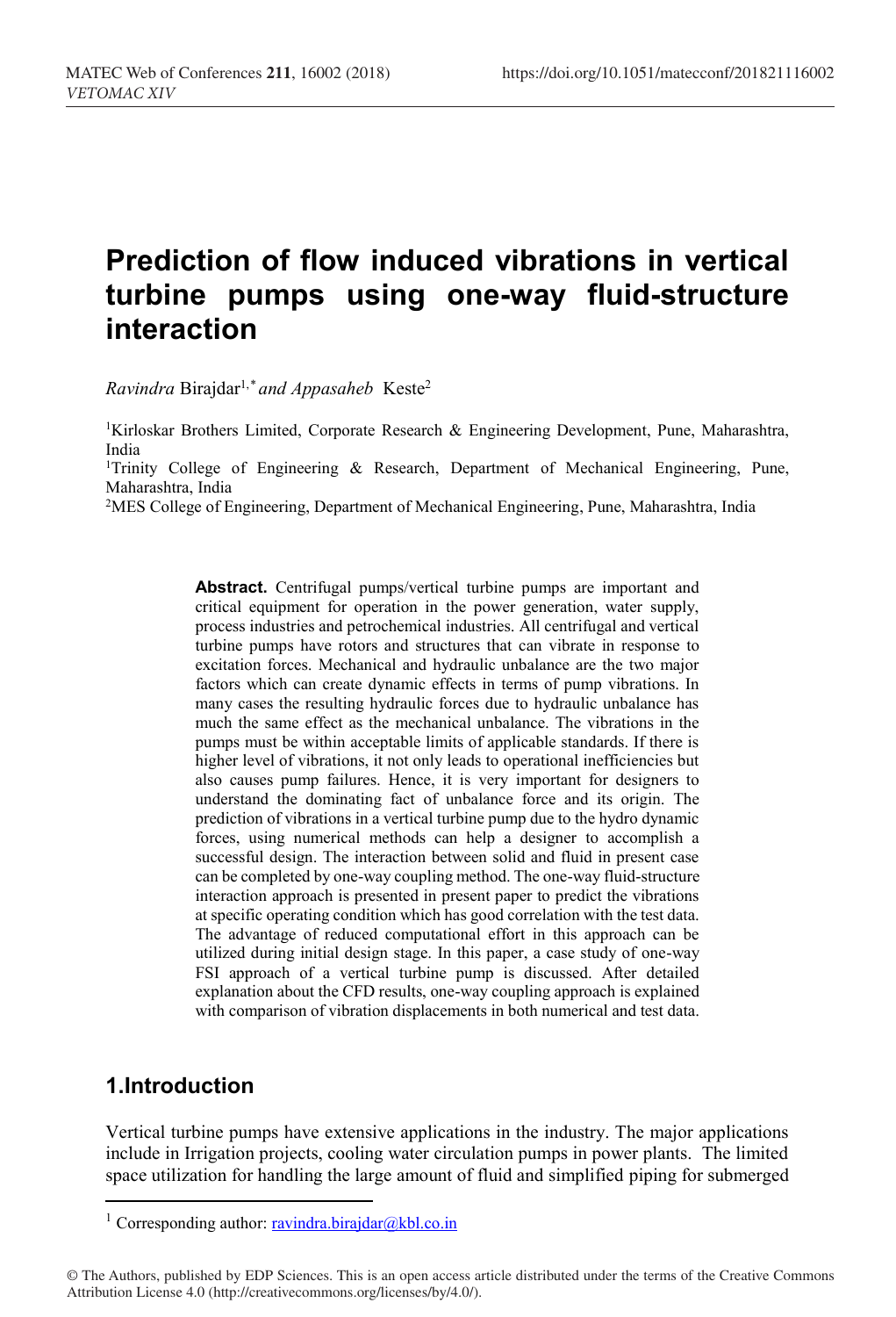pumping requirements made them very economic compared to other pumps. Vibrations in pumps may be a result of improper installation or maintenance, incorrect application, hydraulic interaction with the piping system, or design and manufacturing defects. All centrifugal and vertical turbine pumps have rotors and structures that can vibrate in response to excitation forces. Some of the main causes of excessive pump vibrations and failures are given below in Table 1 [1].

| Rotor dynamic             | <b>Fluid Dynamic</b>     | <b>Structural</b>         |  |
|---------------------------|--------------------------|---------------------------|--|
| Pump lateral critical     | Hydraulic Instabilities  | Bearing housing /         |  |
| speeds                    |                          | pedestal resonances       |  |
| Torsional critical speeds | Recirculation            | Case distortions caused   |  |
|                           |                          | by piping strain          |  |
| Seal Rubs                 | Pressure pulsations and  | Impeller resonances       |  |
|                           | acoustical resonances    |                           |  |
| Unbalance                 | System flow distribution | Piping lateral Mechanical |  |
|                           | problems                 | Resonances                |  |
| Coupling or shaft-to-     | Water hammer             | Foundation resonances     |  |
| shaft misalignment        |                          |                           |  |
| Shaft Instabilities       | Inadequate NPSH          | Loose tie down bolts      |  |
|                           |                          | and/or Grout              |  |

**Table 1.** Causes of excessive pump vibrations

Many of these causes are a result of an interaction of the pump with the fluid or the structure. This interactive relationship requires that the complete system be evaluated instead of investigating individual components when problems occur. Mechanical unbalance occurs when the mass centreline of a rotating component does not coincide with the shaft centreline. The unbalance force rotates with rotor speed  $(1X)$  and is therefore a sinusoidal function of time when viewed from stationary frame of reference. Geometrical deviations in the impeller channels create a non-uniform pressure distribution at impeller outlet, which also rotates with rotor speed [2]. The resulting radial hydraulic force has much the same effect as mechanical unbalance and is therefore referred to as hydraulic unbalance. Hydraulic unbalance increases with increasing flow-rate and usually exceeds mechanical unbalance.

This paper presents an approach which can be taken to analyse vertical turbine pump dynamics and investigate the effect of fluid induced forces on the pump vibrations at first glance. CFD analysis has been carried out for the vertical pump for an operating point and the induced hydraulic forces at respective flow are mapped on to the structural mesh to conduct the vibration analysis. The displacements from the numerical analysis were measured at motor location and compared with the available test data. This approach can be used to identify the source of the hydraulic unbalance for specific operating conditions, to study the effect of geometrical deviation on hydraulic unbalance and the impact of design modifications aimed to reduce the vibrations.

# **2.Vibrations in vertical pumps**

The proper operation of vertical pumps is greatly depending on the total pump suction conditions, pump discharge piping system and the system operating conditions. The total pumping system of a vertical turbine pump can be divided into 3 parts (1) Pump intake (2) pumping system and (3) Discharge system [3].

(1) Pump intake describes the approach flow quality towards the pump bell mouth. Proper design of a pump intake is necessary to avoid the following flow related phenomenon like pre-swirl magnitude, free surface and submerged vortices. (ANSI/HI 9.8, 1998).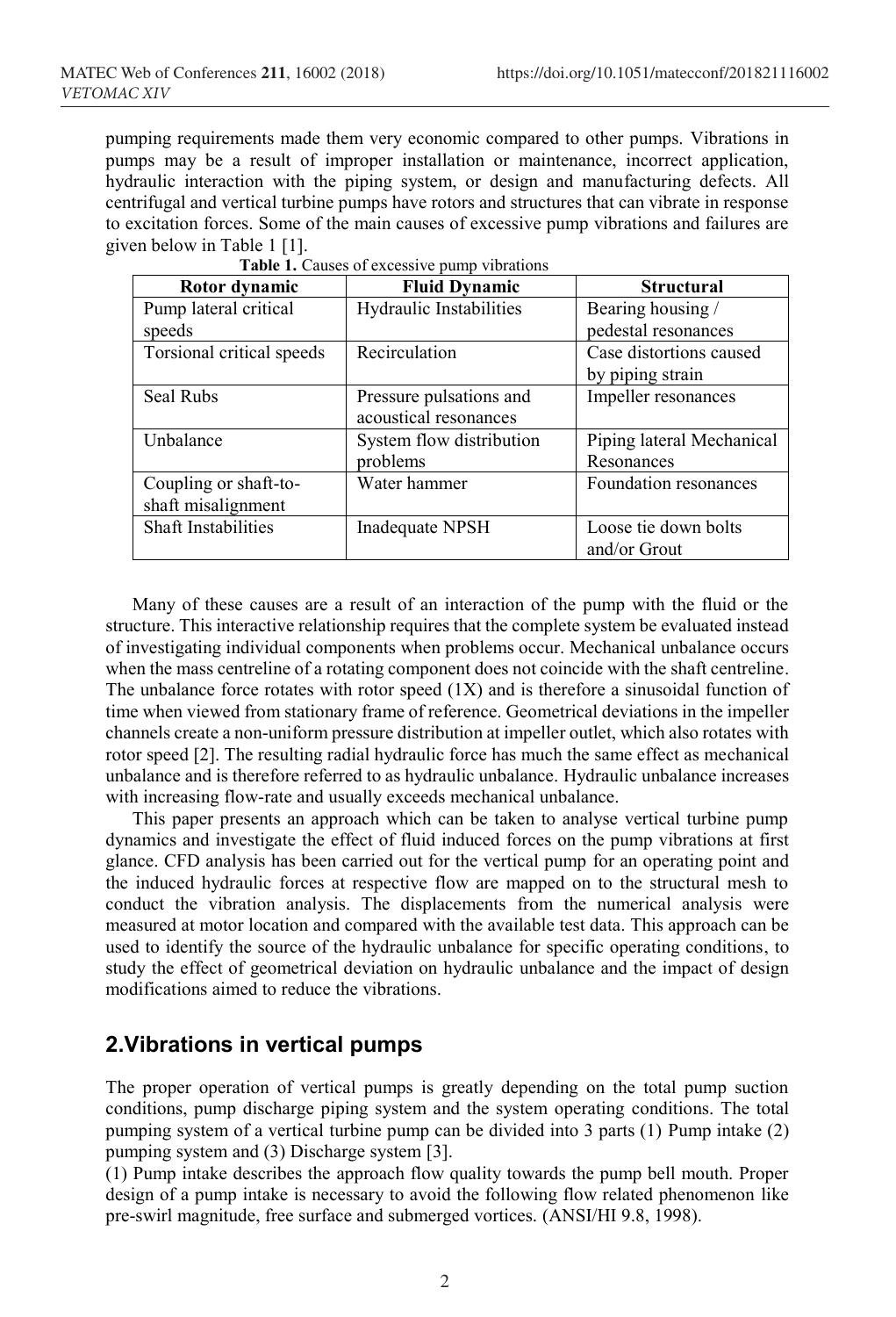(2) Pump generated dynamic pressure sources include vortices or wakes produced in the clearance space between impeller vane tips and the stationary bowl. Dynamic pressure fluctuations or pulsations produced in this manner can cause impeller vibrations or can result in shaft vibrations as pressure pulses impinge on the impeller.

(3) The discharge system consists of the components downstream of the pump bowl. It basically consists of pump column, shaft, discharge head and the motor. The discharge systems can respond to the flow patterns resulting by pumping system. The flow output resulting from the pumping system can act as exciting source of vibration.

Many of these causes are a result of an interaction of the pump with the fluid or the structure. This interacting relationship requires that the complete system be evaluated rather than investigating individual components when problems occur.

# **3. Fluid structure interaction**

Fluid-structure interaction is a Multiphysics problem which occurs in a system where flow of fluid causes deformations in the structural system. A solid structure having a fluid flow is subjected to a pressure induced by the fluid and hence cause deformation in the structure. As a return, the deformed structure changes the flow field. The change in flow field again exerts change in pressure on the structural part. This kind of repetitive interaction is called Fluid-Structure Interaction [4]. In general, a fluid-structure interaction can be classified into two methods of coupling. (1) One-way coupling (2) Two-way coupling. The information exchanged is dependent on the coupling method. For one-way coupling calculations, only the fluid pressure acting at the structure is transferred to the structure solver. For two-way coupling calculations, the displacement of the structure is also transferred to the fluid solver. The present study totally focusses on the one-way coupling of the fluid and structure.

# **4. Numerical analysis and vibration results**

#### **4.1 Problem description**

The duty parameters of vertical pump considered for the analysis are Q-30000 m3/hr, H-23.5m, N- 373rpm. Vibration displacements at motor top surface are to be measured using numerical analysis and will be compared with the available test data. CFD analysis has been carried out for duty point and the pressure data was transferred to structural part which would act as input for the vibration analysis. This process includes the mapping of the pressure value on the wet wall surface of vertical pump to the structural part of the pump to determine the vibration displacements. Fig. 1 shows the geometry and mesh used in the analysis in successive steps.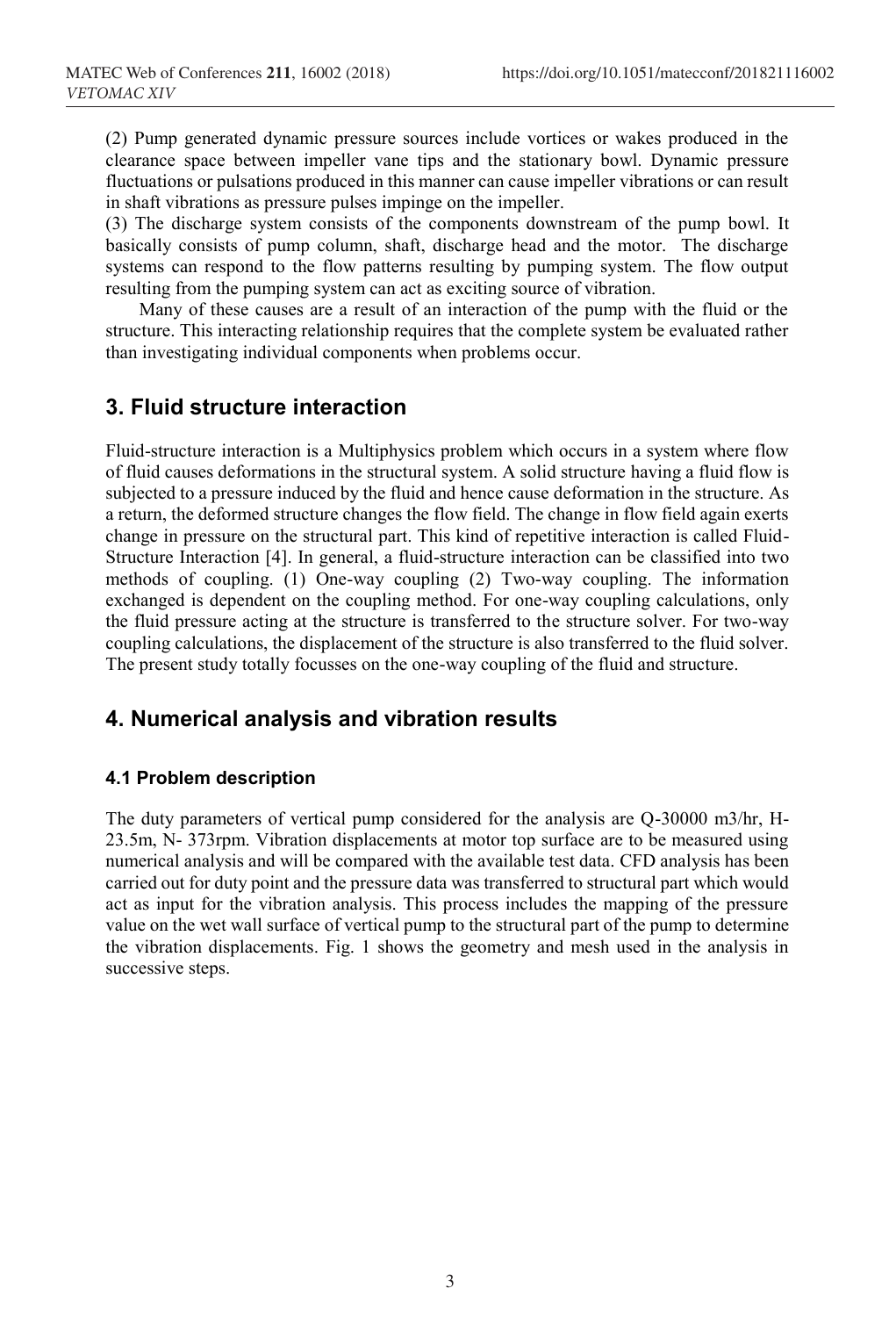

(a)Vertical pump geometry (b) Section view (c) Fluid volume (d) Finite volume mesh of fluid volume (e) Finite element mesh of structural part



## **4.2 CFD analysis**

The hydraulic model was extracted from the prepared mechanical model of the vertical turbine pump. In the present geometry, the uniform flow near the bell mouth is assumed. Hence the portion at inlet is extended as a circular periphery considering the limits of back wall clearance and bottom wall clearance. The boundary conditions were set in the geometry as per given flow and speed. The k-ε turbulence model was used with scalable wall function, a convergence criterion of 1E-05 and high-resolution scheme.

#### **4.4 Structural analysis**

The structural model of pump with motor is prepared using internal wet surfaces as the driving dimensions for shell modelling to achieve pressure mapping with least possible deviation. Added mass effect of the fluid filled in pump wetted portions is considered along with additional mass of fluid displaced by the submergence of pump unit. This model is then constrained at the foundation bolt pads and discharge nozzle flange is fixed assuming piping connections to be rigid connections. Now the pressure values obtained from CFD is mapped to wet surfaces of the pump are considered as applied structural loads.

#### **4.3 One-way FSI coupling**

The numerical solutions are based on a partitioned approach where separate solutions for the different physical fields are prepared. The two physical fields are fluid and structure. Fluid part is solved using CFD methods and the structural part is solved using structure dynamics. The boundary between the fluid part and solid part is used as fluid-structure interface; information for the solution is shared between the fluid solver and structure solver. In present one-way coupling, the obtained pressure values on the internal walls of the hydraulic model are mapped on to the structural model. Fig.2.shows the comparison of the pressure contours both in CFD model and the structural model. The present model is found to be mapped with 5% deviation.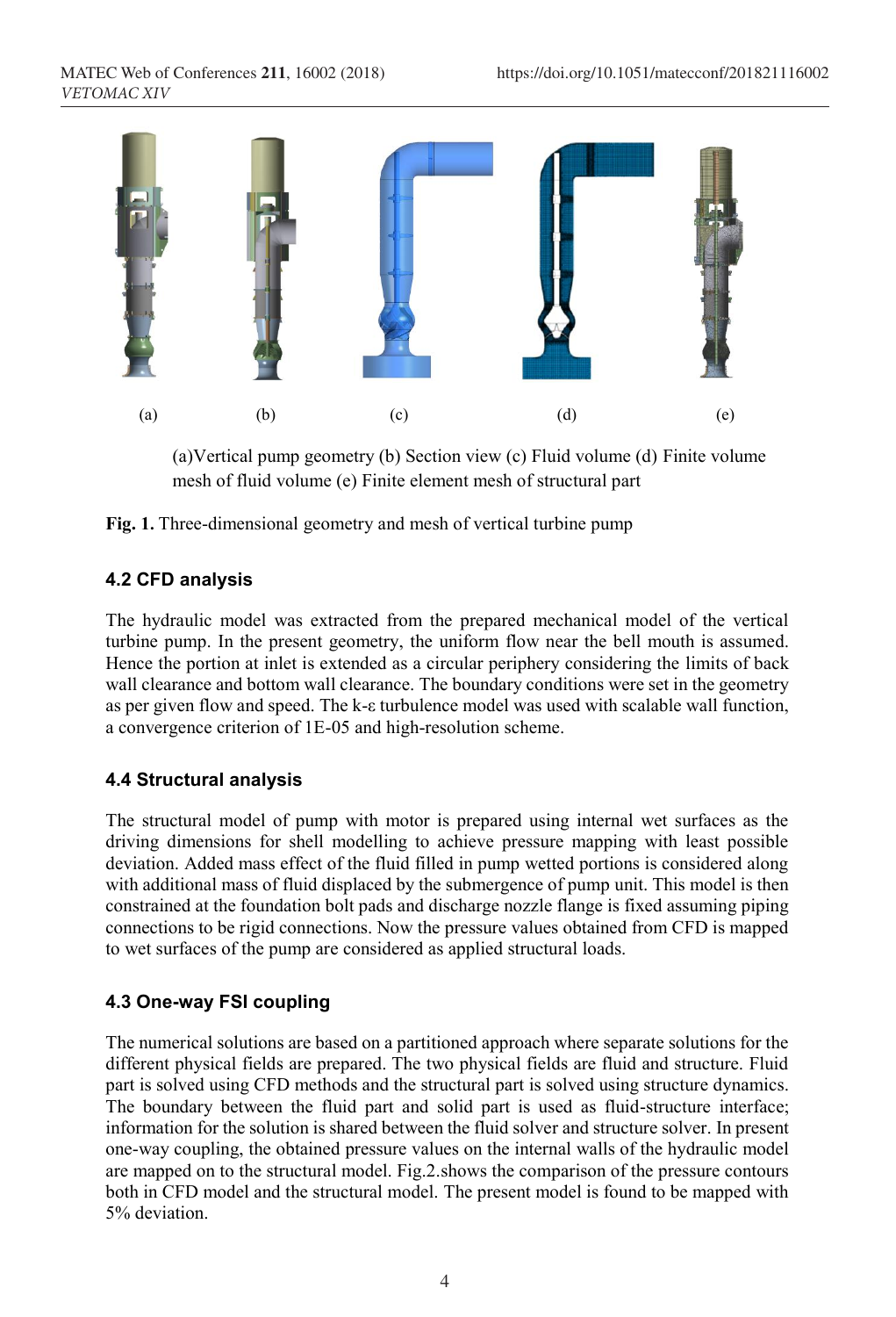



#### **4.5 Numerical results**

The vibration values obtained from structural analysis with above boundary conditions are compared with the test data obtained from the site. Table 2 shows the comparison of vibrational displacements from numerical simulation with the test results. The available test data consists of the displacements measured at top of the motor in 3 directions H, V, A. H represents the direction perpendicular to discharge, V represents the direction along discharge, A represents along axis of the shaft. The vibrational displacements in V and A direction are in good correlation with test data at initial guess. The fluid induced forces are causing vibrations in direction of discharge which is V are well predicted with one-way FSI. The variation in H vibrations can be due to the mechanical reasons as it is not significantly affected by fluid induced forces. Fig.3. and 4 shows the contours of the displacements in H, V and A direction for vertical turbine pump and motor respectively.

|                  | Vibration displacements in microns (µm) |  |  |                               |        |       |  |
|------------------|-----------------------------------------|--|--|-------------------------------|--------|-------|--|
| Component        | Test data (um)                          |  |  | <b>Numerical Results (um)</b> |        |       |  |
|                  |                                         |  |  |                               |        |       |  |
| Discharge bend   |                                         |  |  | 178.7                         |        |       |  |
| <b>Bellmouth</b> |                                         |  |  |                               | 221.57 |       |  |
| Bellmouth        |                                         |  |  | $\overline{\phantom{0}}$      |        | 173.3 |  |
| Motor vibrations | 64                                      |  |  | 2.57                          |        |       |  |

**Table 2.** Comparison of vibration displacements with test data.



**Fig. 3.** Displacement contours on vertical turbine pump in 3 directions